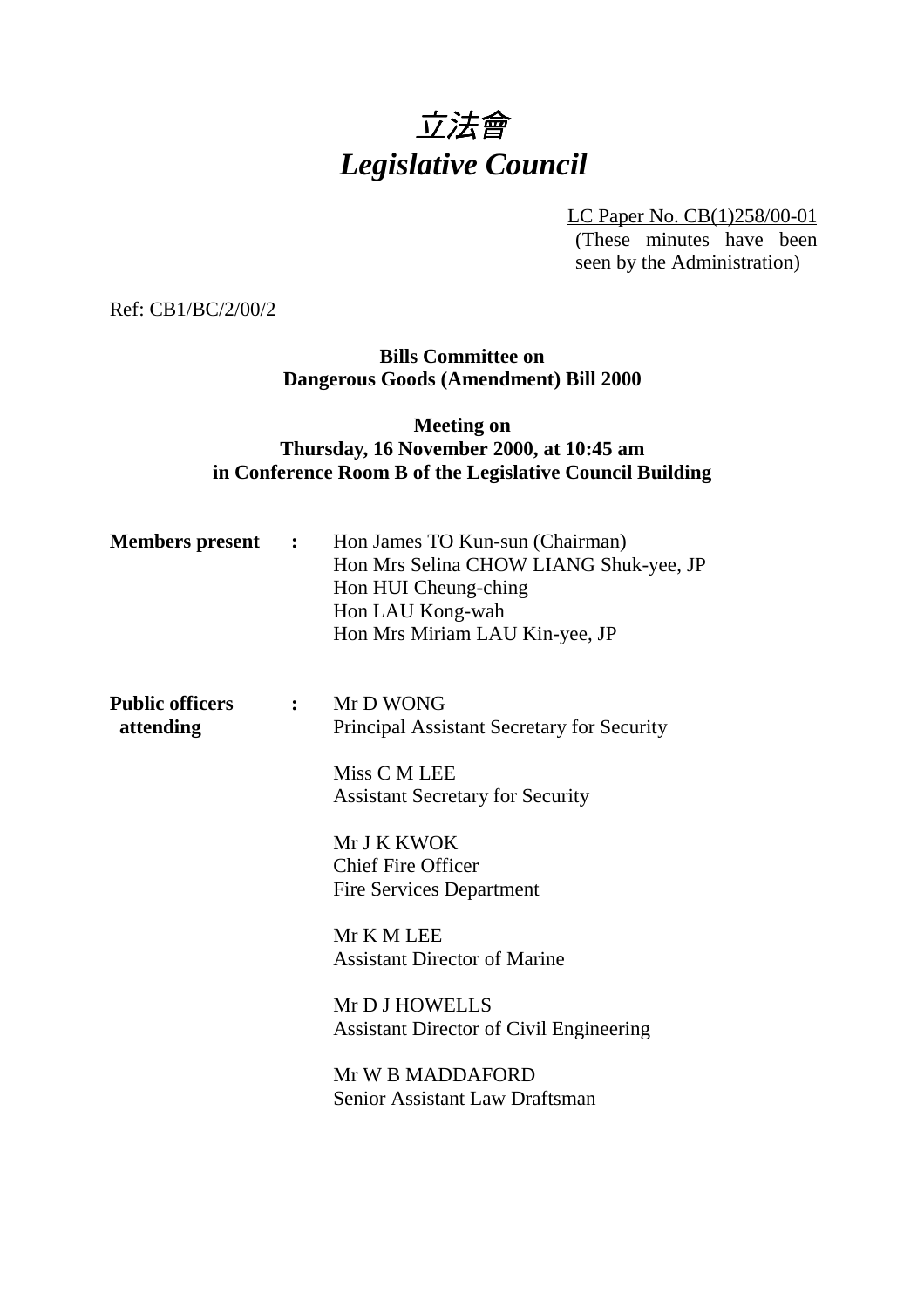# Miss S WONG Government Counsel

| <b>Clerk in attendance :</b> | Mr Andy LAU<br>Chief Assistant Secretary (1)2      |
|------------------------------|----------------------------------------------------|
| <b>Staff in attendance :</b> | Mr Stephen LAM<br><b>Assistant Legal Adviser 4</b> |
|                              | Mrs Mary TANG<br>Senior Assistant Secretary (1)2   |

# **I Election of Chairman**

Mrs Selina CHOW, the member who had the highest precedence in the Council amongst those who joined the Bills Committee, presided over the election of the Chairman for the Bills Committee. Mrs CHOW invited nominations for the chairmanship of the Bills Committee. Mr James TO was nominated by Mr HUI Cheung-ching and the nomination was seconded by Mr LAU Kong-wah. Mr James TO accepted the nomination. There being no other nomination, Mr James TO was elected Chairman of the Bills Committee.

# **II. Meeting with the Administration**

2. At the invitation of the Chairman, the Principal Assistant Secretary for Security (PAS/S) briefly introduced the provisions of the Bill by highlighting the salient points of the Legislative Council Brief.

3. Referring to the cyanide spillage incident at Tai Po Road in late 1997, Mr HUI Cheung-ching enquired about the occurrence of spillage incidents in the past five years and whether there were any fatalities. The Chief Fire Officer, Fire Services Department (CFO) said that spillage incidents were few and far between. The most recent incident occurred on the first day of this Lunar Year in the Yuen Long Industrial Estate where the accidental overturn of a goods vehicle resulted in a spillage of styrene to the waters around the Deep Bay area.

#### Training for drivers

4. Members noted that the Administration intended to implement a mandatory scheme to train and equip vehicle drivers with the necessary knowledge and skills in the conveyance of dangerous goods. They enquired about the cost implications of the proposed training scheme and details of the training courses. In response, CFO provided the following information: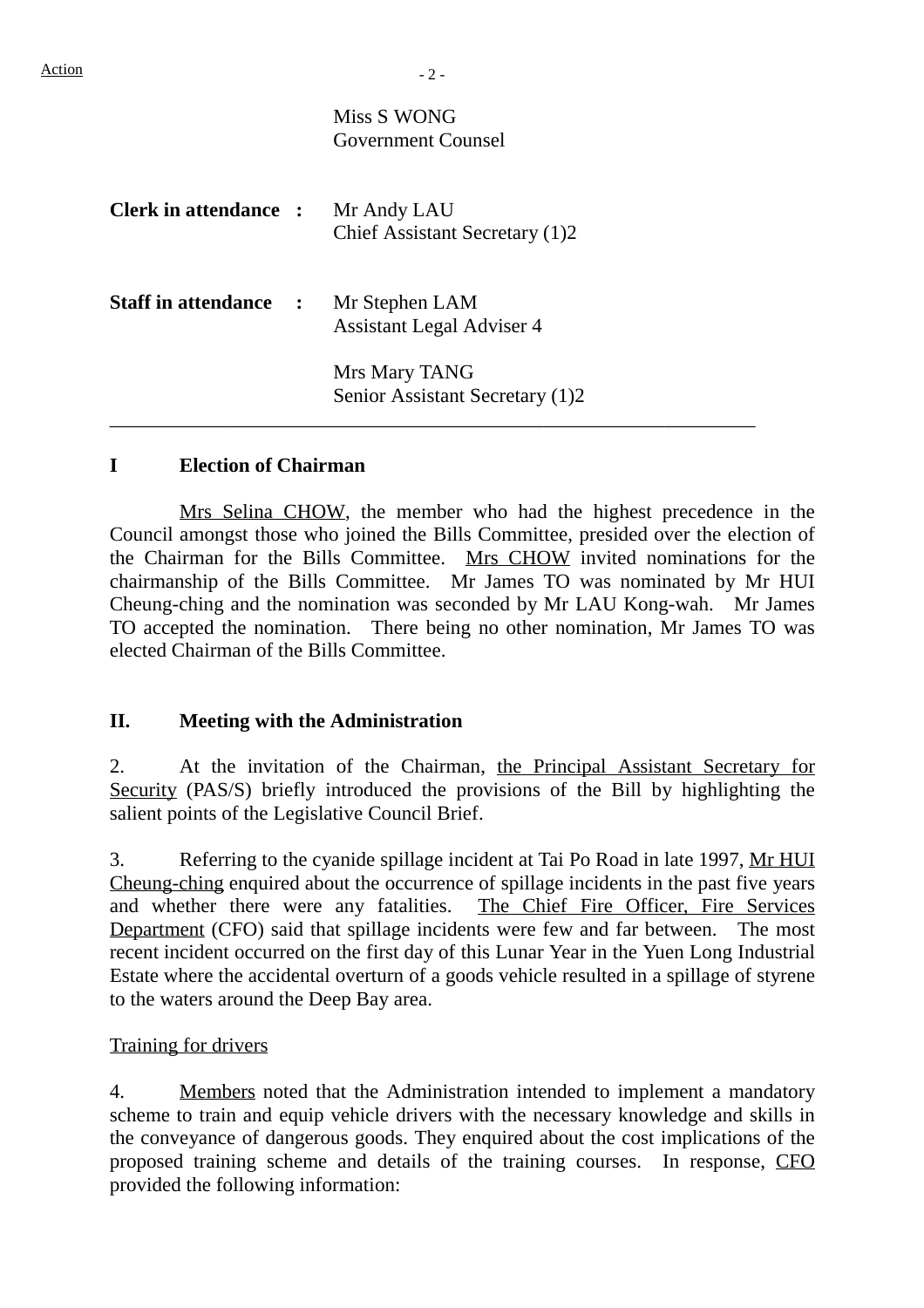- (a) Vehicle drivers would be required to undertake a basic training course, including both core and elective modules as appropriate;
- (b) The purpose of the training was to promote drivers' awareness on the need to ensure safety in the conveyance of dangerous goods and enhance their knowledge in emergency handling procedures;
- (c) There were three organizations which had indicated an interest in organizing training courses for these drivers. These included the Vocational Training Council, the Occupational Safety and Health Council and a private organization. The first class offered by the Occupational Safety and Health Council would start on 27 November 2000 and the course fee was \$1,440;
- (d) The Administration was prepared to grant exemption to experienced drivers from undertaking certain elective modules. It was hoped that with the cooperative efforts of the trade, the course fees would be kept to a minimum; and
- (e) It was a matter for the employers and employees concerned to sort out who should bear the course fee for the training course.

5. Responding to Mrs Miriam LAU's question about the number of drivers engaged in the conveyance of dangerous goods, CFO advised that the estimated number was around 3,300 drivers. He elaborated that at present, over 1,700 vehicles were licensed to convey dangerous goods in Category 2 (compressed gases) and Category 5 (flammable liquids) and a comparable number of about 1,700 drivers were employed for such purpose. The proposed extension of licensing control to vehicles conveying dangerous goods in Categories 4, 6 - 9 (or classes 4 to 9 under the proposed classification) would involve another 1,250 vehicles, and hence, 1,250 drivers. This would add up to a total of some 3,000 drivers. To take account of a possible 10 % increase, the number of drivers engaged in the industry was therefore estimated to be 3,300. Given the time required for training 3,300 drivers, it was proposed that a twoyear grace period would be allowed to facilitate compliance by the trade.

6. Mrs Miriam LAU was concerned that the proposed extension of licensing regime would result in the need for the trade to apply for all sorts of licences for both drivers and vehicles. In response, CFO advised that most imported dangerous goods were not for local use but re-exported to other countries. The most common type of dangerous goods used locally was flammable liquids in Category 5 (or Class 3 under the proposed classification), the conveyance of which was already subject to licensing requirement. With the introduction of the proposed Bill, the licensing regime would be extended to cover the conveyance of all other classes of dangerous goods such as corrosives and toxic chemicals. As these substances constituted a small percentage of dangerous goods used locally, the number of vehicles involved would not be significantly increased.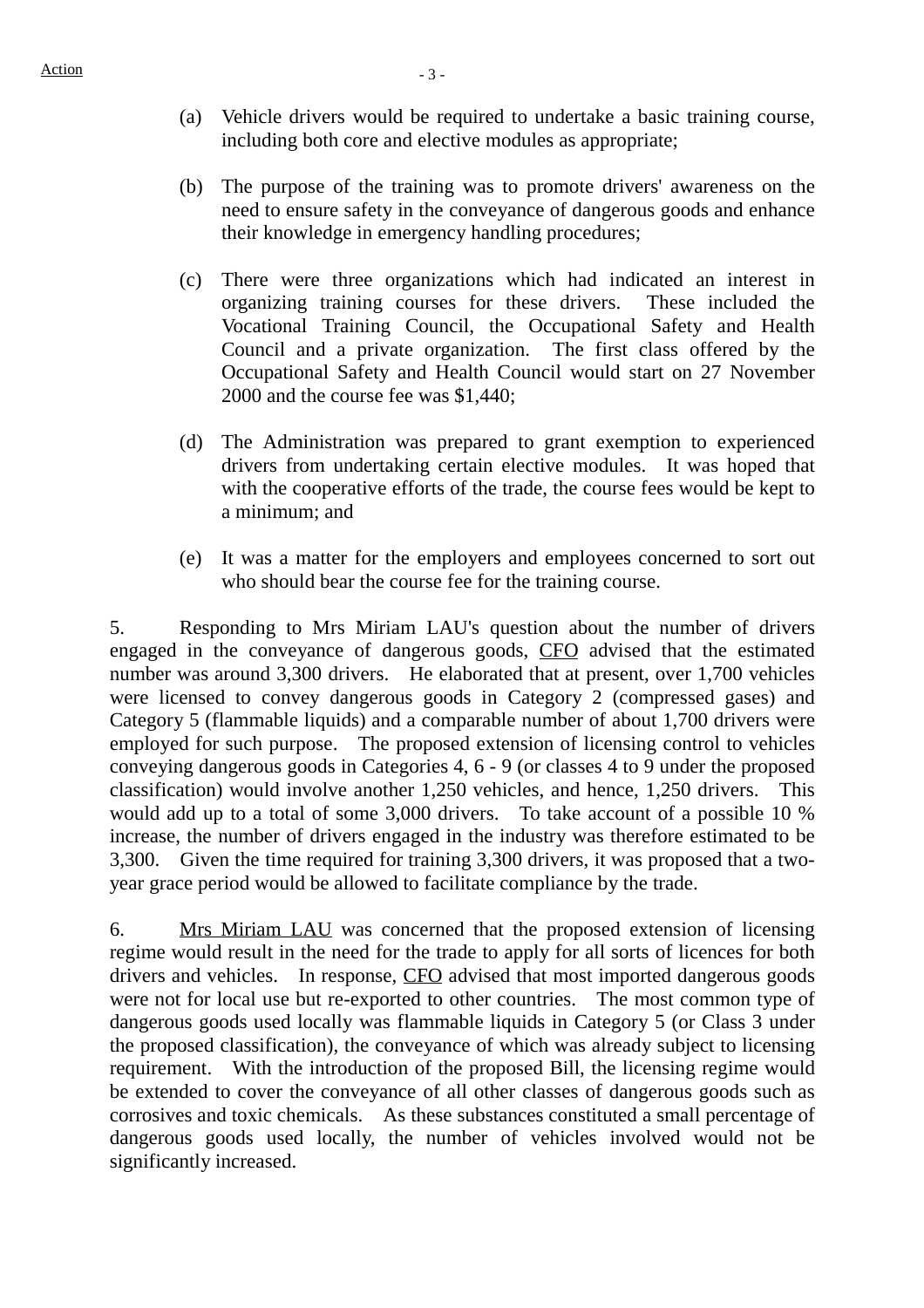7. CFO further advised that a regulatory impact assessment (RIA) had been conducted by the consultant to assess the impact on the trade and the RIA concluded that the proposed improvements to the licensing regime would be beneficial to the community and should not impose undue hardship on the trade in general. On the additional operating costs incurred by the trade for the compliance with the proposed licensing regime, CFO said that the retrofitting costs for each vehicle would be about \$10,000, plus \$380 for fire prevention equipment, \$70 for maintenance of equipment, and \$1,440 for training fees for drivers. There might also be a need for a refresher training course for vehicle drivers once every five years to enable them to keep up with the latest development in the conveyance of dangerous goods. The vehicle licence was renewable on an annual basis, the cost of which would be between \$1,000 - \$2,000.

8. Mrs Miriam LAU enquired if mandatory training would be required for the assistants engaged to help vehicle drivers in the conveyance of dangerous goods. CFO said that under the proposed scheme, assistants were not required to undergo such training due to cost implications. However, the Administration adopted an open mind in the issue and was prepared to re-consider the need, if necessary.

9. Mrs Miriam LAU enquired about the responsibility of drivers upon implementation of the proposed Bill. CFO advised that drivers were responsible for the safe conveyance of dangerous goods and were expected to observe the safety instructions and emergency procedures as stipulated in the transport document and declaration provided by the consignors of such goods. The Administration would issue a code of practice for compliance by the trade.

Conveyance of dangerous goods by sea

10. In response to Mrs Miriam LAU's enquiry on the training provided to captains of vessels carrying dangerous goods, the Assistant Director of Marine (ADM) provided the following information -

- (a) The international regulations governing the control and safety of dangerous goods were included in the syllabus of the qualifying examination of the captains of ocean-going vessels and the same also applied to captains of river-trade vessels; and
- (b) There was no formal training provided to operators of local vessels in conveying dangerous goods. A code of practice on guidelines and safety practices in the handling of dangerous goods would be formulated and issued to these operators to equip them with the necessary knowledge.

11. As most dangerous goods were imported and exported by sea, Mrs Miriam LAU expressed concern that the proposed amendments to the Bill had focused on the safety and control of dangerous goods transported on land rather than by sea. PAS/S said that one of the purposes of the Bill was to empower the Director of Fire Services and the Director of Marine to issue codes of practice to promulgate detailed guidelines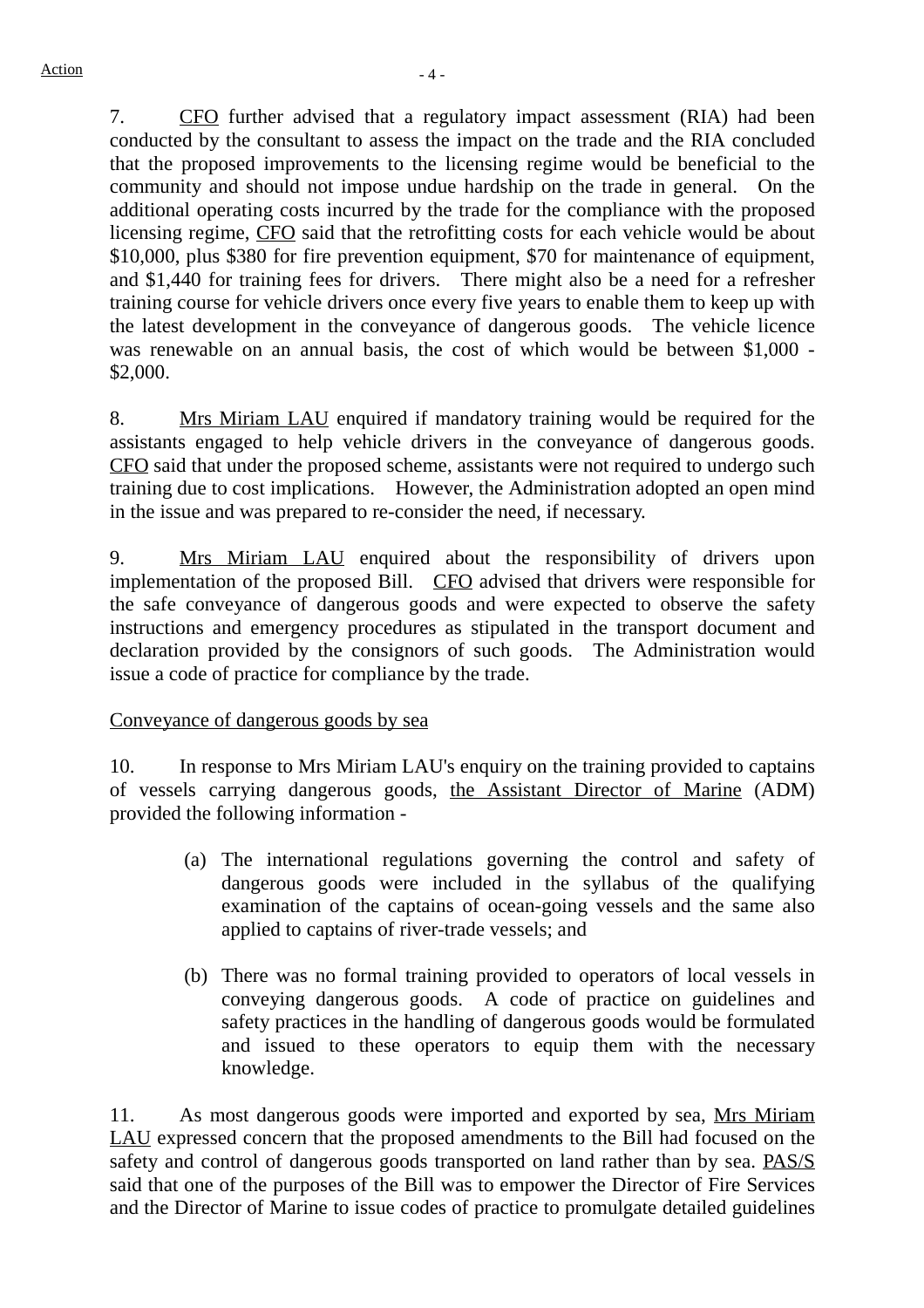and safety practices for compliance by the trade in the handling of dangerous goods. Following passage of the Bill, the Dangerous Goods (Shipping) Regulations would also be revised. At present, there had been adequate control over the conveyance of dangerous goods by ocean-going vessels. The proposed amendments would provide for controlling measures for local vessels.

12. Referring to paragraph 9(d) of the Legislative Council Brief, PAS/S added that the Bill would extend the control on the conveyance of dangerous goods under International Maritime Dangerous Goods (IMDG) code to local vessels. Since most dangerous goods were imported by sea, the safety requirements and the packaging of these goods should conform with IMDG standards. Consideration would also be given to providing for training in the conveyance of dangerous goods on board vessels, for example in a package of measures under shipping legislation. The Chairman and Mrs Miriam LAU both opined that detailed consideration should be given to the conveyance of dangerous goods by sea, which could take the form of import, export, and transshipment.

13. ADM concurred that the existing control mechanism for the conveyance of dangerous goods by local vessels was inadequate and that the legislation governing the control of local vessels were both complex and confusing. While there were sufficient controlling measures for ocean-going vessels as provided under the International Maritime Organization, the control of local vessels had not been adequate. With the enactment of the amendments to the Merchant Shipping (Local Vessels) Ordinance, the Administration was already working on the necessary subsidiary legislation to improve the situation. Regarding the status of river-trade vessels, he said that prior to the passage of the Merchant Shipping (Local Vessels) Bill, there were ambiguities as to whether river-trade vessels should be classified as ocean-going vessels or local vessels. The control of river-trade vessels was dependent upon administrative means in collaboration with the Mainland authorities. Upon the enactment of the Merchant Shipping (Local Vessels) Bill, a new statutory framework to regulate and control local vessels including river-trade vessels would be in place.

14. ADM further advised members that consideration would be given to introducing a licensing system for the conveyance of dangerous goods by local vessels. He however pointed out that unlike transport by land where controlling measures could be effectively administered, transport by sea would be more difficult to implement. While the conveyance of dangerous goods by local vessels was under the purview of the Security Bureau, the operation of ocean-going vessels was under the purview of the Economic Services Bureau. The Administration would work out the details of consultation on the proposed licensing system as well as the scope of review of the controlling mechanism in the conveyance of dangerous goods by sea, which would include the effectiveness of the existing control. Mrs Miriam LAU said that the Port and Maritime Board should also be consulted on the proposed licensing system for vessels.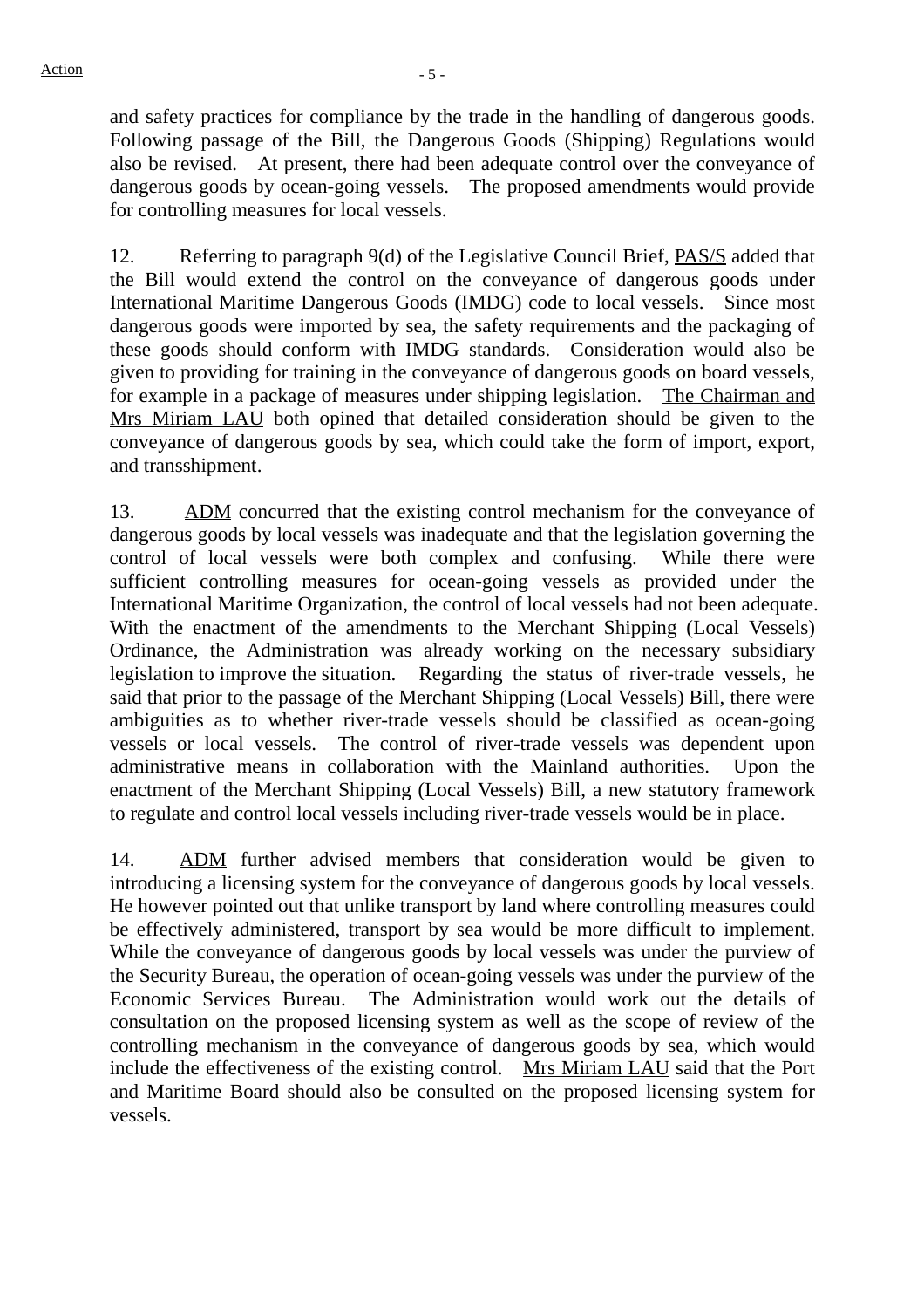# Consultation

15. Mrs Miriam LAU sought elaboration on the details of the consultation with the trade. CFO said that since the publication of the consultation document on the proposed amendments to the Dangerous Goods Ordinance in March 1999, the Administration had held two forums with the affected trades and industries and attended Provisional District Board meetings to explain these amendments. The affected trades and industries consulted included, inter alia, hospital and medical institutions, manufacturers of chemicals, pharmaceutical companies and even motor vehicle companies (for their use of air bags inflator). The views gathered would be taken into consideration in the review of the subsidiary legislation. One of the concerns expressed by the trade during the consultation exercise was the need for bilingual labelling for dangerous goods. The trade representatives had pointed out that it would pose immense difficulties for them to provide bilingual labelling for goods which were imported for transshipment. The Administration had taken on board the trade's concern and had agreed to dispense with the need for bilingual labelling for goods conveyed by sea or on land through Hong Kong as part of their international journey.

16. Responding to Mrs Selina CHOW's enquiry on whether the scope of the RIA included the affected suppliers and retailers, CFO said that there would not be much adverse impact on the trade because the proposed Bill sought to relax the exempted quantities of classified dangerous goods, taking into account the latest improvements in fire prevention installations.

# Storage and packaging

17. Mrs Selina CHOW said that at the consultation exercise conducted earlier, suppliers and retailers had expressed their concern about the storage of substances such as moth repellents, which had been classified as toxic substances under Category 4. She pointed out that the storage of these substances, if individually packaged for consumer use, would pose lesser risk as compared to storage in their raw form. She enquired how the Administration proposed to address the difficulties faced by the suppliers and retailers in complying with the storage requirements. She also pointed out that as some of the trades might not be aware that the goods sold had been classified as dangerous substances, there might be a need for a wider consultation. She queried if the storage requirements were too stringent, given that the exempted quantity for moth repellents was 3,000 kg in Japan as compared to 100 kg in Hong Kong.

18. CFO said that the affected trades had been consulted on the proposed amendments to the Bill and the Administration had also been approached by the trade regarding the storage requirements. The Administration had reviewed the exempted quantities of dangerous goods and was prepared to increase the exempted quantity for moth balls to 250 kg. The exempted quantities would be reflected in the provisions of the subsidiary legislation to be introduced at a later stage.

19. PAS/S added that the Administration planned to exempt small containers of dangerous goods from the proposed labelling requirements on the grounds that the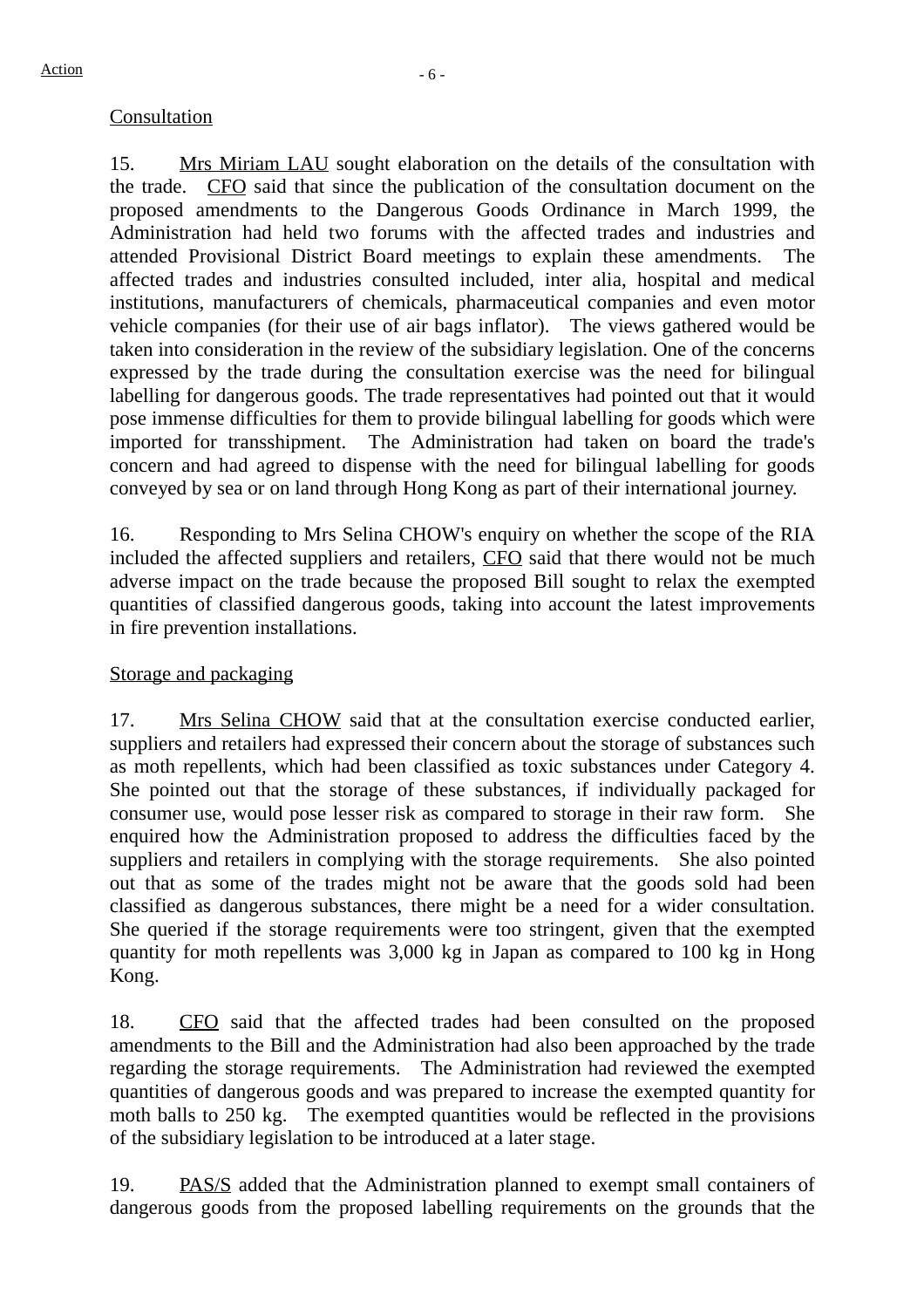legislation was dedicated to provide for the control of medium and large quantity of dangerous goods.

20. Mrs CHOW further enquired whether the same exempted quantities would apply to the aggregate limits of individually packaged goods. She was of the view that since the risk resulting from packaged goods would be lower as compared to unpackaged goods or raw materials, a higher exemption quantity should be allowed for packaged goods. CFO said that the Administration would take the opportunity to review with the trade the exempted quantities which were applicable to the substances to be classified. The Chairman pointed out that in some cases, the extra packaging might pose safety concerns as the packaging materials might be easily ignited, thereby causing a fire hazard. CFO said that he would take into account members' views in deciding on the exempted quantities.

21. Responding to the Chairman's further enquiry on the exempted quantities of dangerous goods, CFO said that such would be revised and updated from time to time in consultation with the Dangerous Goods Standing Committee to suit local circumstances. He cited an example that under existing practice, the exempted quantities for Category 2 dangerous goods were expressed in terms of "number of cylinders" but without making reference to the size of the cylinder. To improve the situation, it was now proposed that water capacity in terms of litre be used instead. In view of the enhancement of fire protection in buildings, it was also proposed that the exempted quantities for certain dangerous goods be increased with a view to providing greater flexibility to the trades. In its proposed review, the Fire Services Department (FSD) would assess the needs of the community and the risk involved in determining the exempted quantities of each category of dangerous goods. Its decision would be based on a balanced consideration of safety and convenience. It was certainly not the intention that an ordinary consumer would unnecessarily be affected by the introduction of the proposed licensing scheme.

22. As to the Chairman's further enquiry on whether the exempted quantities for storage and transport of dangerous goods were the same, PAS/S said that it was proposed that the aggregate limits for conveyance of dangerous goods should follow the aggregate limits for the storage of different types of dangerous goods in nonindustrial buildings/premises, which would be lower than the limits for industrial buildings/premises.

# Classification

23. Mr LAU Kong-wah was concerned that, with the extension of the coverage of control of dangerous goods on land from about 400 types to some 1,600 types, the domestic users of these substances would be unnecessarily caught by the proposed provisions of the Bill. CFO said in response that it would be unlikely that domestic users would be affected by the Bill since most of the substances used domestically were chemicals rather than dangerous substances. The types of substances to be added to the list were mostly corrosives and these would not normally be used in large quantities domestically. There were separate exempted quantities for industrial and non-industrial buildings/premises. As to the coverage of control, it was still being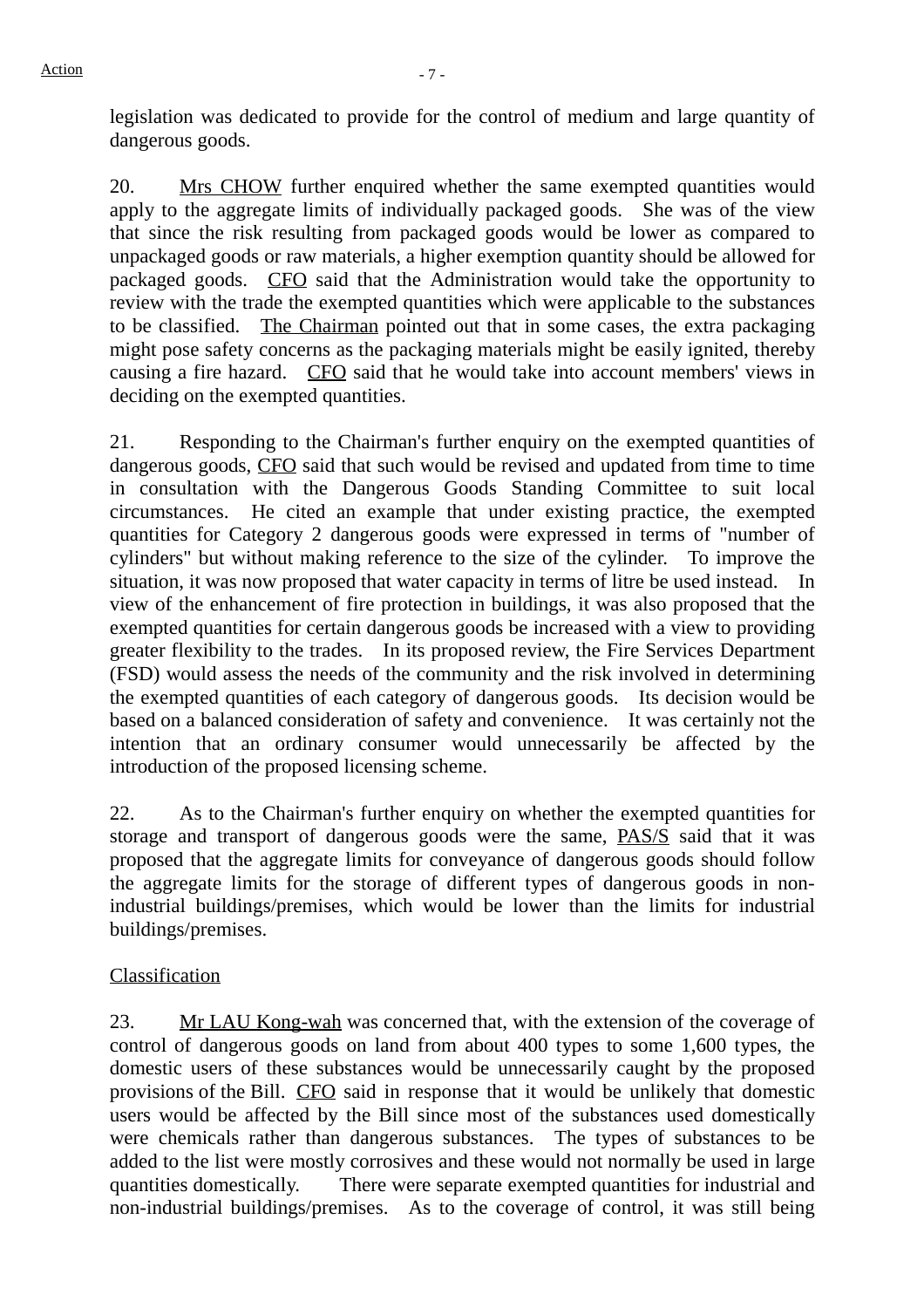considered by the department and the number of substances to be classified might reach a total of 1,800. The revised list of substances would be included in the subsidiary legislation as well as the code of practice. Regarding the control of substances under Categories 2 and 5, CFO said that there was a "catch all" provision under the existing legislation which allowed for the inclusion of all substances which had the inherent characteristics of flammable liquids or compressed gases. A typical example was that of canola oil which, although not classified as a dangerous substance, could still be controlled as a Category 5 substance if used as fuel for vehicles.

24. PAS/S added that the aggregate exempted quantities of dangerous substances allowed in non-industrial buildings/premises had been relaxed. He provided the following examples for members' reference -

| Substance           | Proposed<br>Classification | Existing<br>Classification | Aggregate<br>Exempted quantity |
|---------------------|----------------------------|----------------------------|--------------------------------|
| Flammable liquids   | Class $3.1 - 3.3$          | Category 5                 | 100 litres                     |
| Paint               | Class $3.2$                | Category 5                 | 250 litres                     |
| Furnace oil, diesel | Class $3.4$                | Category 5                 | 2,500 litres                   |

25. Responding to the Chairman's question about the types of substances to be added to the list of dangerous goods under control on land, CFO said that the list in the IMDG Code would not be followed strictly and that all substances would be examined item by item taking into account their associated hazards, before any of them was included for control on land, for example refrigerators containing refrigerants and lithium batteries were currently classified as dangerous goods under the IMDG Code as they were usually transported in bulk by sea and therefore proper safety measures had to be taken on board vessels. There was no intention, however, to classify these substances as dangerous goods for control on land.

Admin. 26. Noting that the transport of Liquefied Petroleum Gas (LPG) was under the ambit of the Gas Safety Ordinance (GSO), Mrs Miriam LAU enquired about the training and licensing system for conveying LPG. CFO said that upon the passage of the GSO in the 1990s, the Electrical and Mechanical Services Department was tasked with the responsibility for the safety control of LPG and fuel gases. To address members' concern about the difference between the regulatory framework for the storage and transport of LPG and dangerous goods, the Administration agreed to provide a comparison on the licensing requirements for vehicles conveying LPG and dangerous goods as well as the training programmes and licensing requirements for drivers engaged in the conveyance of LPG and dangerous goods.

27. Members agreed to continue discussion at the next meeting scheduled for Wednesday, 6 December 2000, at 8:30 am.